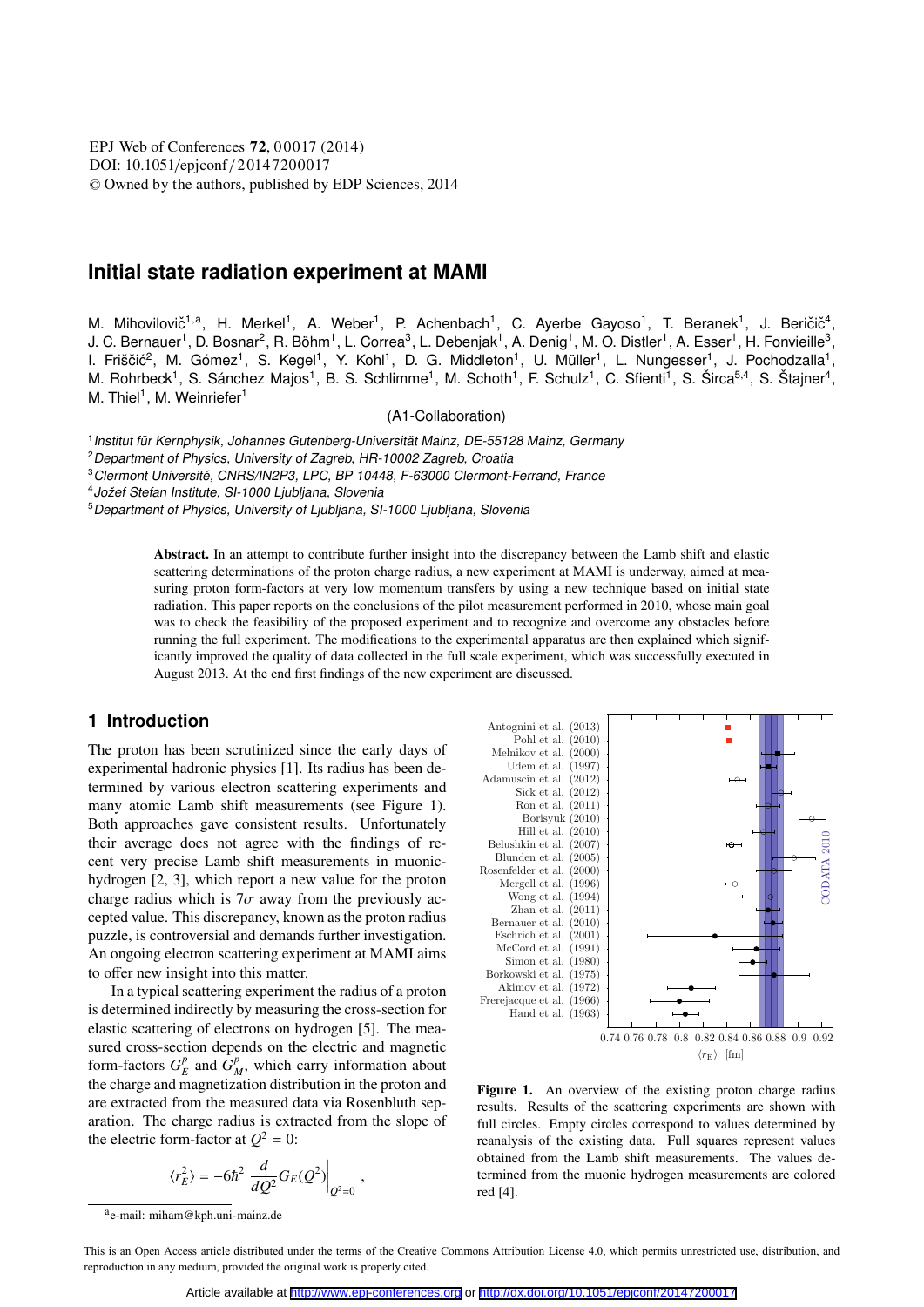where  $Q^2$  represents the square of the momentum transfer four-vector. Unfortunately, the data for  $Q^2$  <  $0.005 \, (\text{GeV}/c)^2$  that would allow for a reliable and precise determination of this slope do not yet exist (See Figure 2). Therefore, an extrapolation of available  $G_F^p$  points to  $Q^2 \rightarrow 0$  is used to estimate  $\langle r_E^2 \rangle$ . The extracted value of  $\langle r_E^2 \rangle$  is extremely sensitive to the details of this extrapolation, which in turn strongly depends on the precision and accuracy of the values of  $G_F^p$  themselves.



**Figure 2.** The proton charge form factor  $G_E^p$  normalized to the standard dipole form factor  $G_D = \left(1 - \frac{Q^2}{0.71 \text{ (GeV/c)}^2}\right)^{-1}$ as a function of  $Q^2$ . The existing data [7–11] are available only for  $Q^2 > 0.005$  (GeV/*c*)<sup>2</sup>. Full black line shows results of the Dispersion analysis [12]. For a reliable determination of proton charge radius, data at  $Q^2 \leq 0.005 \, (\text{GeV}/c)^2$  are needed. Yellow band shows the achievable  $Q^2$  range of the new MAMI experiment.

To avoid such uncertainties, measurements of  $G_F^p$  at  $Q^2$  < 0.005 (GeV/*c*)<sup>2</sup> are needed. Efforts to do this are limited by the minimal accessible  $Q^2$ , which is determined by the utilized experimental apparatus. In particular, the three-spectrometer facility at MAMI [6] is on one hand bounded by the minimal scattering angle to which spectrometers can be positioned, while on the other hand it is constrained by the minimal applicable beam energy. To evade these limitations, the presented MAMI experiment tries to exploit information stored inside the radiative tail of the elastic peak in order to reach the form-factors at smaller  $O^2$ .

# **2 Initial state radiation**

The radiative tail of an elastic peak is dominated by contributions of two Bethe-Heitler diagrams [13] shown in Figure 3. The initial state radiation diagram (BH i) describes the process where the incident electron emits a real photon before interacting with the proton. Since the emitted photon carries away part of the incident energy, the momentum transferred to the proton ( $Q_{\text{Vertex}}^2$ ) is decreased. Hence, this process opens the possibility to probe the proton structure at  $Q_{\text{Det}}^2 = Q_{\text{Vertex}}^2$  that are smaller than the value fixed

by the experimental kinematics. On the other hand, the final state radiation diagram (BH f) corresponds to the reaction where the real photon is emitted only after the interaction with the nucleon. Consequently,  $Q_{\text{Vertex}}^2$  at the vertex remains constant, while the detected  $Q_{\text{Det}}^2 \leq Q_{\text{Vertex}}^2$ changes. Figure 4 shows the results of a full Monte-Carlo simulation that properly considers inelastic Feynman diagrams. For each of the kinematics the elastic peak and its two radiative tails are clearly visible. The diagonal tail corresponds to initial state radiation, while the horizontal one belongs to final state radiation. In an experi-

![](_page_1_Figure_8.jpeg)

Figure 3. First order Feynman diagrams for inelastic scattering. In the Bethe-Heitler process (BH i, BH f) the photon is emitted by the electron; in Born processes (Born i, Born f) it is emitted by the proton.

ment only  $Q_{\text{Det}}^2$  can be measured, which means that looking only at data, initial state radiation processes can not be distinguished from the final state radiation. To reach information corresponding only to the initial state radiation, measurements need to be studied together with results of a Monte-Carlo simulation. This is the basic idea of the discussed MAMI experiment, which aims to extract  $G_F^p$  in the range  $10^{-4} \leq Q^2 \leq 0.005 \, (\text{GeV}/c)^2$ .

# **3 Monte-Carlo simulation**

In a detailed analysis, Feynman diagrams corresponding to Born terms (see Figure 3), where initial and final proton emit real photons, and various vertex corrections should also be considered [14–16]. These additional diagrams camouflage the form factors and make their direct extraction from cross-section measurements impossible. Therefore, an alternative approach is being employed in which data are directly compared to the simulation.

To simulate H(e, e )γp processes the Monte-Carlo simulation Simul++ is utilized, which employs a sophisticated event generator [13] that exactly calculates amplitudes for first order diagrams shown in Figure 3. Only in the next order, effective corrections to the cross-section are used. This gives Simul++ an ability to mimic real data very precisely.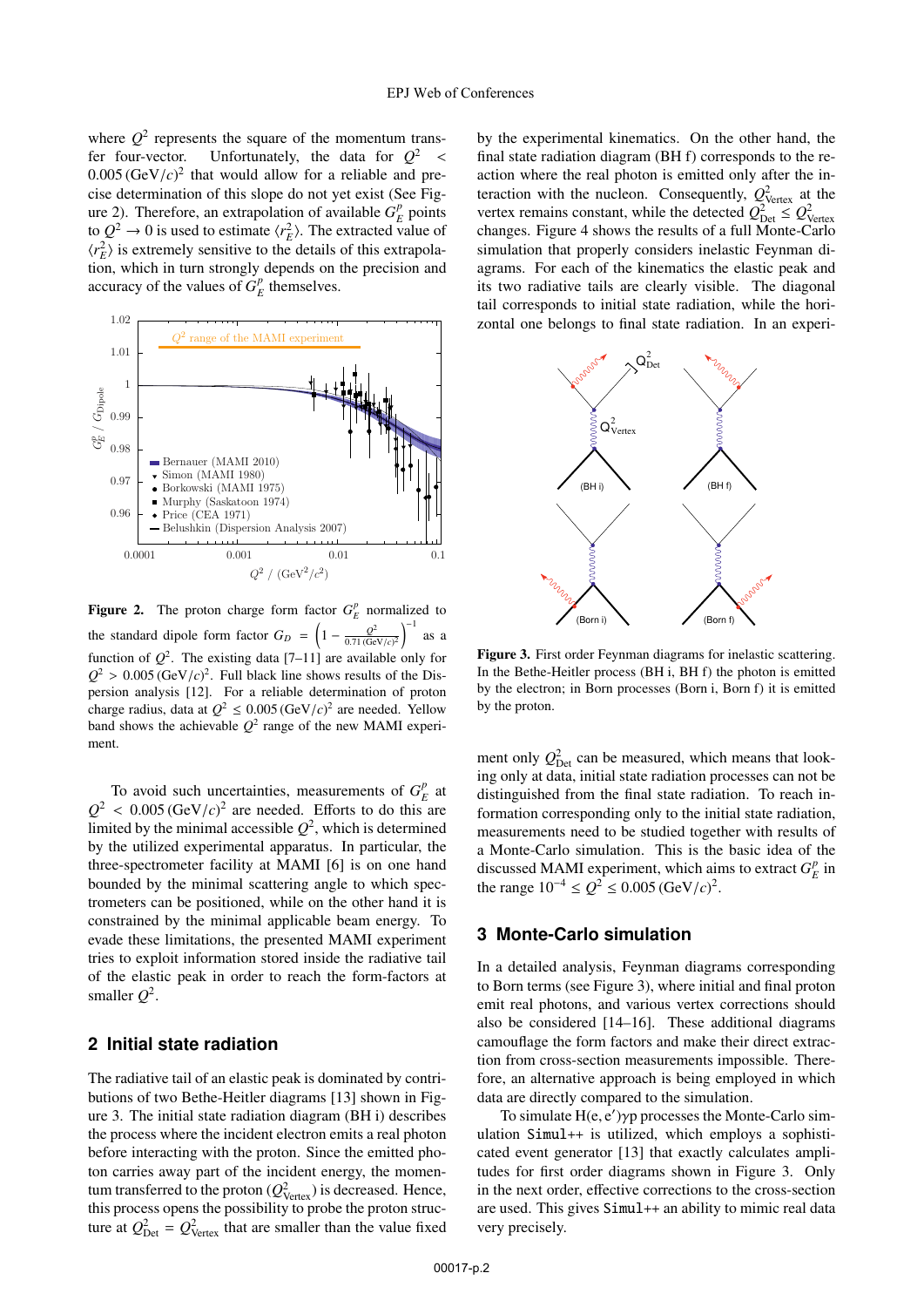![](_page_2_Figure_1.jpeg)

Figure 4. Results of Monte-Carlo simulation for experimental settings with beam energies 195 MeV, 330 MeV and 495 MeV. The plot shows the detected rates as a function of  $Q_{\text{Vertex}}^2$  at the vertex and  $Q_{\text{Det}}^2$  or energy of scattered electron which are directly measured by the spectrometer. Diagonal and horizontal tails in each settings are caused by initial state and final state radiation, respectively.

In the analysis the simulation will be run for different parameterizations of form-factors. The best value for  $G_E^p$ at each  $Q^2$  will then be determined via  $\chi^2$ -minimization of difference between the data and the simulation. The contribution of  $G_M^p$  will be considered only in the estimation of the systematic uncertainty.

# **4 Pilot measurement**

First measurements have been performed in 2010 using the three spectrometer setup [6] of A1 Collaboration (see Figure 5). Rastered electron beam with energies of 195 MeV, 330 MeV and 495 MeV was used in combination with a liquid Hydrogen target. For cross-section measurements spectrometer B was employed. It was positioned at a fixed angle of 15.25◦, while its momentum settings were being adjusted to scan the complete radiative tail for each energy setting. Kinematic settings were chosen such that the radiative tails of all three setting overlap (see Figure 4). This enables us to test our experimental technique in the region where form-factors are well known, i.e.  $G_F^p$  extracted from the radiative tail can be compared to the value obtained from the elastic peak at the coinciding  $Q^2$ . In total, 60 different setups were devised, resulting in three weeks of data taking: two weeks for production measurements and one week for empty-cell measurements, needed for proper background subtraction.

Beam currents were between 10 nA and  $1 \mu$ A, depending on the setup and were measured by two probes: the non-invasive Förster probe and the invasive pA-meter. Unfortunately at low beam currents and low beam energies neither of the probes is accurate enough. Hence, spectrometer A, positioned at a fixed setting, was employed for precise monitoring of beam luminosity.

The purpose of these measurements was to test the feasibility of the proposed experiment planned for late 2013. The analysis of the data revealed that optical matrices needed for the reconstruction of the particle coordinates at the target from the directly measured detector variables were not optimal and need to be improved. The determined widths of the momentum distributions were much broader then the ideal  $\delta p/p = 10^{-4}$  [6].

The most critical problem exposed by the data analysis is related to the cryogenic deposition on the target cell. It consists of residual nitrogen, oxygen and water present in the scattering chamber due to insufficient vacuum conditions ( $\approx 10^{-4}$  mbar). Furthermore, it was observed that the thickness of the deposited layer changes with time (see Figure 6 (top)). The accumulated layer does not affect only particle energy losses, but changes also the detection rates and skews the luminosity measurements.

# **5 Improvements to the experimental apparatus**

To overcome the problem with cryogenic depositions, a higher vacuum inside the scattering chamber had to be ensured. This was achieved by replacing gaskets and Kapton foils in the target windows. Additionally, the foils were enforced with an additional layer of Aramid foil, which allowed us to establish two order of magnitude better vacuum ( $\approx 10^{-6}$  mbar) inside the scattering chamber. This has significantly improved the measured spectra. See Figure 6 (bottom) for details. The effects of cryogens accumulating on the target walls are still visible, but effects are on the order of few percent.

The residual cryogenic depositions were monitored with spectrometer A, which was configured such that both elastic data from hydrogen needed for luminosity determination as well as elastic data from walls and cryogens were within spectrometer's acceptance. As demonstrated in Figure 7 the spectrometer has enough resolving power to clearly distinguish contributions of nitrogen and oxygen from contributions of other target elements, which allows us a precise determination of the thickness of the cryogenic layer and the corresponding particle energy-loss corrections.

To optimize optics matrices and improve the spectrometer performance for low energy running, a two week beam time was held right before the full experiment, which was dedicated to optics calibration of the spectrometers. Using these data, new optics matrices will be generated, which will then endow spectra with best possible resolutions.

To overcome the problem with the limited resolution of the existing beam current monitors, a secondary-emission monitor (SEM), was installed before the full experiment. It consists of three Havar foils, separated by 5mm. The outer two foils are set to a high voltage ( $\approx 300 \text{ V}$ ), while the inner foil is grounded. In the interaction with the beam the secondary electrons are emitted from the middle foil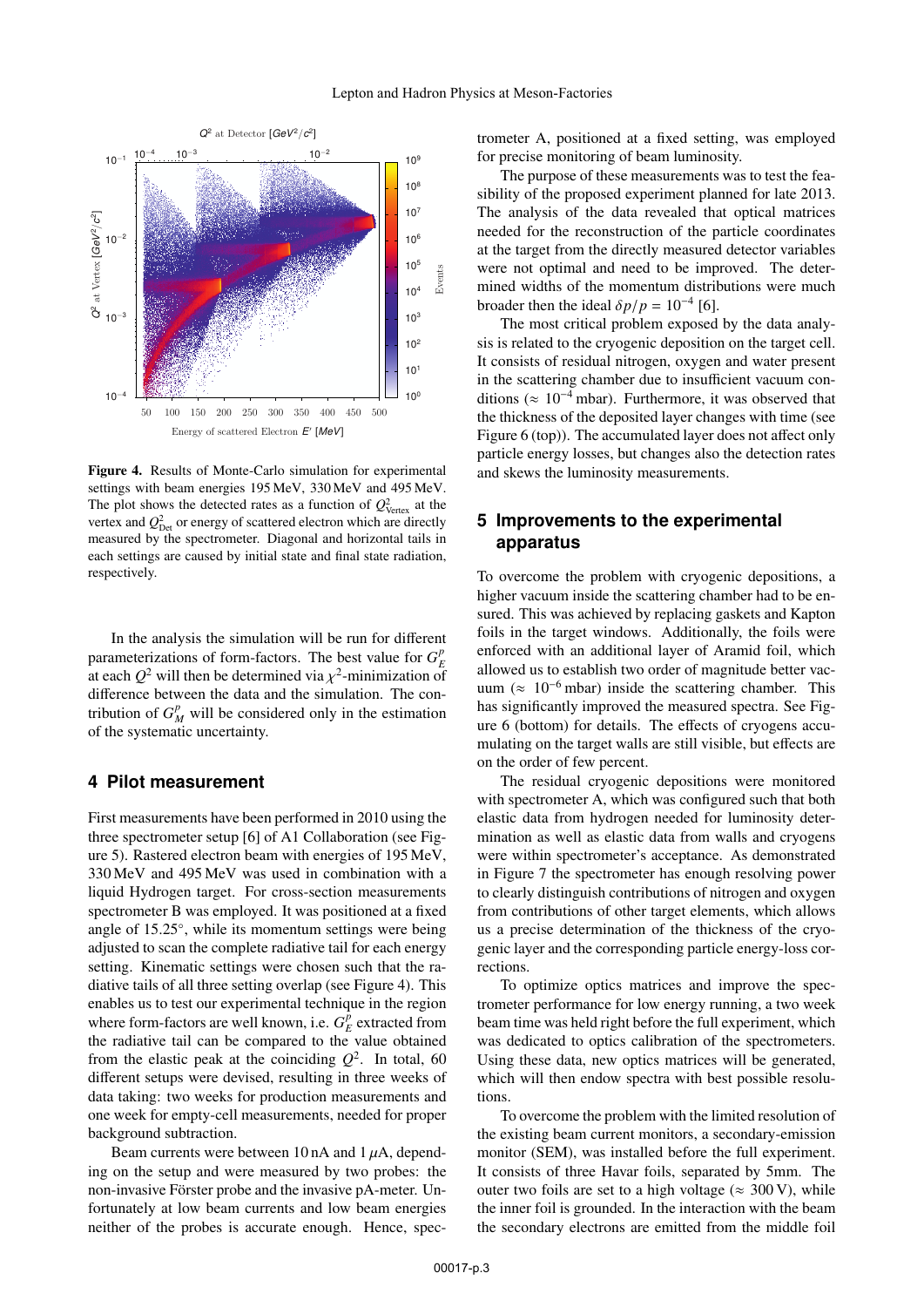#### EPJ Web of Conferences

![](_page_3_Figure_1.jpeg)

Figure 5. Three spectrometer setup at MAMI [6]. Spectrometer A is employed as luminosity monitor, while spectrometer B is used for cross-section measurements. Beam current is measured with non-invasive Förster probe and invasive pA-meter, both located inside the MAMI accelerator. Beam position is determined with two beam position monitors (BPMs) mounted right in front of the target. In the 2013 experiment a secondary electron emission monitor (SEM) was mounted in front of the beam dump as a supplementary beam current monitor.

![](_page_3_Figure_3.jpeg)

Figure 7. The distribution of scattered electrons detected by spectrometer A as function of scattering angle θ*<sup>e</sup>* and energy of the detected particle  $E'$ . Plot shows upper part of the measured spectrum, where energies of scattered electrons are very close to beam energy of 195 MeV. The almost horizontal bands correspond to heavy elements contained inside the Havar target walls. Electrons scattered from these elements have almost no recoil correction. The slanted bands are contributions of cryogenic nitrogen and oxygen with still observable recoil correction. The 59Co<sup>∗</sup> , 56Fe<sup>∗</sup> and 52Cr<sup>∗</sup> denote first excited states of these three elements.

and are drawn by the electric field towards the outer foils. The charge lost by the middle foil is proportional to the beam current and is measured by a high precision charge integrator. Such detector [17] should enable us to precisely measure very low  $(\leq 10 \text{ nA})$  beam currents. Furthermore, being installed right next to the target (see Figure 5) it offers an opportunity to measure the actual beam current at the target, since the Förster probe and the pA-meter are both located inside the accelerator and their readings may be overestimated due to the losses of the beam transport to the experimental hall.

Unfortunately, in the experiment the SEM monitor did not perform as well as expected, even though both sensor and electronics were carefully built and installed. In spite of the extensive debugging and many calibration measurements, the desirable resolution of  $\leq 1\%$  could never be reached. Hence, we could not use it as an alternative to the standard probes but only as a supplementary device to monitor the presence of the beam in the hall.

The 2013 experiment was also the first measurement which utilized the automatic beam position control module which turned out to be a tremendous benefit to the experiment. It consists of an autonomous computer which communicates with the accelerator and every few minutes (3-5) automatically switches beam from the production continuous-wave (CW) mode to pulse mode, makes two beam position measurements by using cavities in front of the target, and then return to the CW mode. Additionally, in between two beam position measurements it also measures the beam current by using the pA-meter. With the use of this device, an extremely reliable and stable beam of electrons was assured.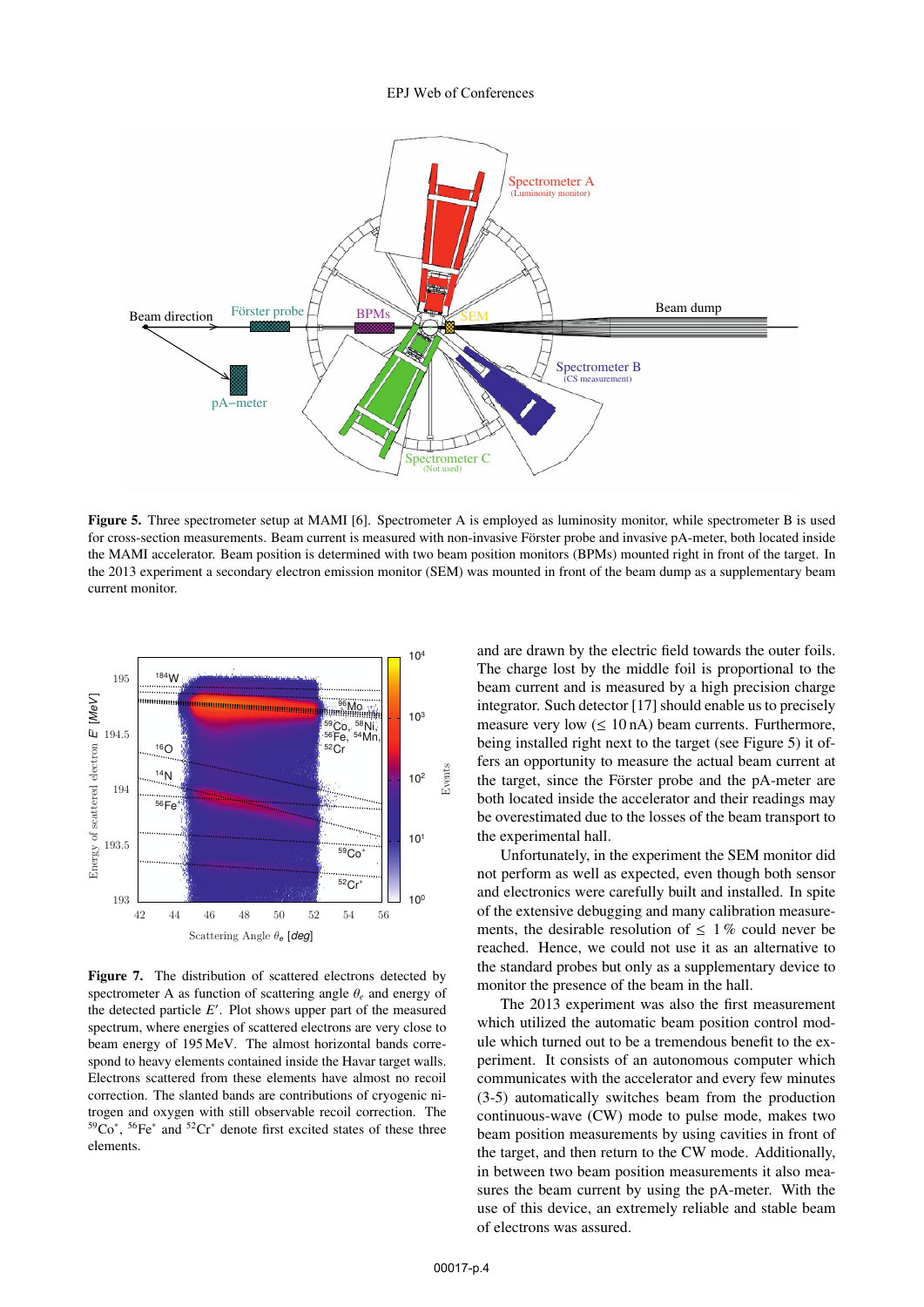![](_page_4_Figure_1.jpeg)

Figure 6. Top: Time evolution of the relative changes in the normalized vertex distribution during the 195 MeV setting of the pilot measurement in 2010. As time progresses (increasing run number), more events (per run) come from target walls and less from the center of the target, which indicates that the thickness of the layer of cryogens around the target cell increases. The arrow indicates a data set taken at a higher beam current, which brought enough power to melt the cryogens. Afterwards more events are again coming from the center and less from the walls. The position of the target walls is indicated by the dashed line. Bottom: Equivalent plot obtained with the 2013 data. Effects of cryogenic depositions are still visible. However, the relative changes inside the target cell are much smaller.

## **6 Full scale experiment**

The full experiment of the proton charge form-factor at MAMI was successfully performed in August 2013. The experimental setup was very similar to the one used in the 2010 pilot experiment (see Section 4), with the modification described in Section 5. Except for some minor issues related to the apparatus at the beginning of the experiment, very stable running conditions were established, which provided us with high quality data. Figure 8 shows the results of on-line analysis together with the first comparison to the simulated spectra.

The measured momentum distributions belonging to different kinematic settings are consistent and together form a continuous radiative tail. A coarse structure observed on top of the distributions is related to a changing detection efficiency and can be corrected by using calibration data. The small elastic peak on the right hand side of the main hydrogen peak corresponds to events coming from the target walls after all acceptance cuts were applied. The presence of such peak indicates the need for better vertex resolution, i.e. improved optics matrices.

In order to obtain a faithful comparison of the data to the simulation, pion production processes were also considered in the Simul++ via MAID model [18]. They contribute up to 10 % of the statistics in the lowest energy bins. With the inclusion of these corrections a reasonable agreement between data and simulation, with a relative difference smaller than 10 % was achieved already by the online analysis. This suggests that Simul++ can satisfactorily mimic real data and that proposed approach can be successfully utilized to extract proton charged form-factor information at  $Q^2 \approx 10^{-4} (\text{GeV}/c)^2$ .

## **7 Conclusions and Outlook**

The proton radius puzzle is a conspicuous open question of nuclear physics which demands further theoretical and experimental research. Therefore, a new experiment is underway at MAMI, which will provide a new prospect into